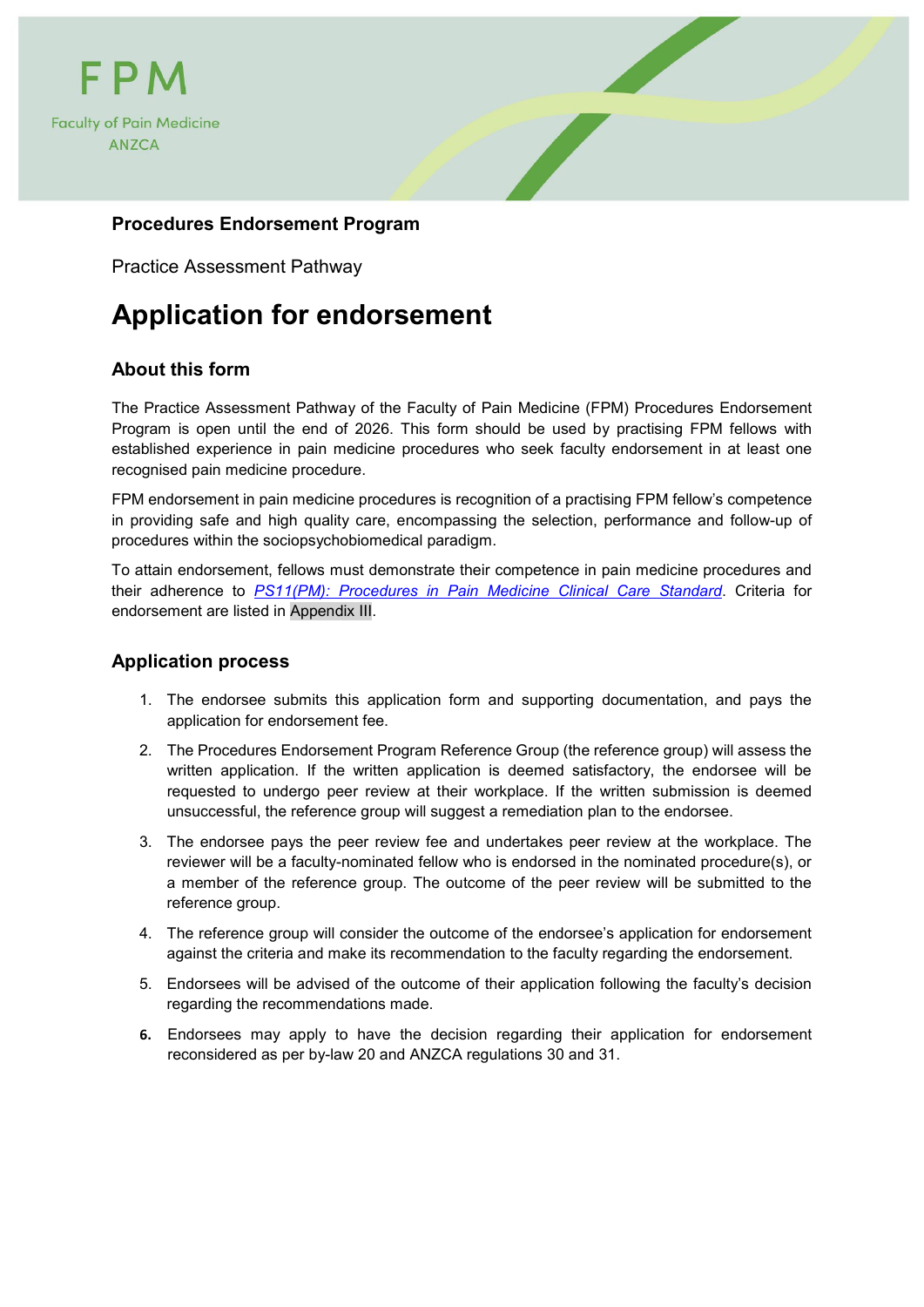

#### **Instructions**

- 1. Complete all parts of this application form and sign the declaration.
- *2.* Attach all relevant documents, as requested:
	- a. Adequate documentation would need to be provided for every procedure for which endorsement is sought.
	- b. *De-identify* evidence if and where applicable, to ensure protection of privacy and confidentiality of third parties.
	- c. Please ensure any documentation submitted is indexed (rename each attached file to start with an index number, and specify this at the appropriate location in this form).
	- d. When submitting evidence, ensure your evidence is:
		- Valid related to the area assessed.
		- Sufficient to support your claims.
		- Current from the last 3 years.
		- Authentic the evidence can be verified as your own work.
- 3. Return this form and all accompanying documentation, preferably in PDF format, by email to [fpm@anzca.edu.au.](mailto:fpm@anzca.edu.au)
- 4. Application for endorsement fee is payable upon submission of this application, otherwise the faculty will not process your application. Please refer to the website for fees.

Questions on the process should be directed to the faculty via [fpm@anzca.edu.au.](mailto:fpm@anzca.edu.au)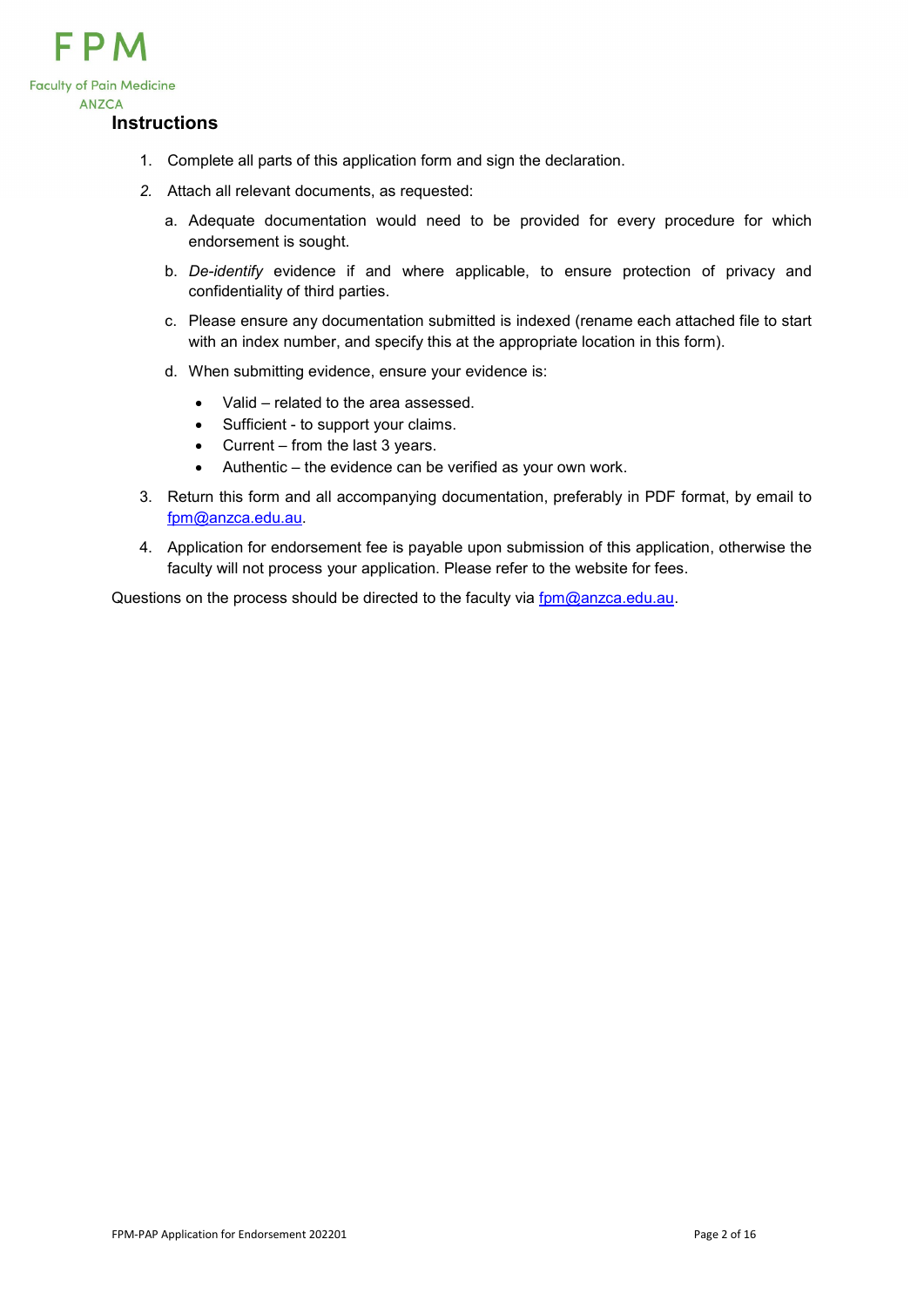

| <b>Personal details</b>                                                             |  |  |  |  |  |  |  |
|-------------------------------------------------------------------------------------|--|--|--|--|--|--|--|
| College ID:                                                                         |  |  |  |  |  |  |  |
| First Name:<br>Surname:<br><u> 1989 - Johann Stein, fransk politik (</u>            |  |  |  |  |  |  |  |
| <b>Preferred contact details:</b>                                                   |  |  |  |  |  |  |  |
| Contact number:                                                                     |  |  |  |  |  |  |  |
| Email address:                                                                      |  |  |  |  |  |  |  |
| <b>Medical registration</b>                                                         |  |  |  |  |  |  |  |
| Please provide a copy of your current medical registration.                         |  |  |  |  |  |  |  |
| Endorsees are required to notify the faculty should registration conditions change. |  |  |  |  |  |  |  |
| Registration number:<br>Country:                                                    |  |  |  |  |  |  |  |

## **Procedures in pain medicine experience**

Provide a statement summarising your experience in pain medicine procedures, including scope, tenure and other relevant information. Describe how your practice is run in a socio-psycho-biomedical paradigm and how you incorporate procedures into that paradigm.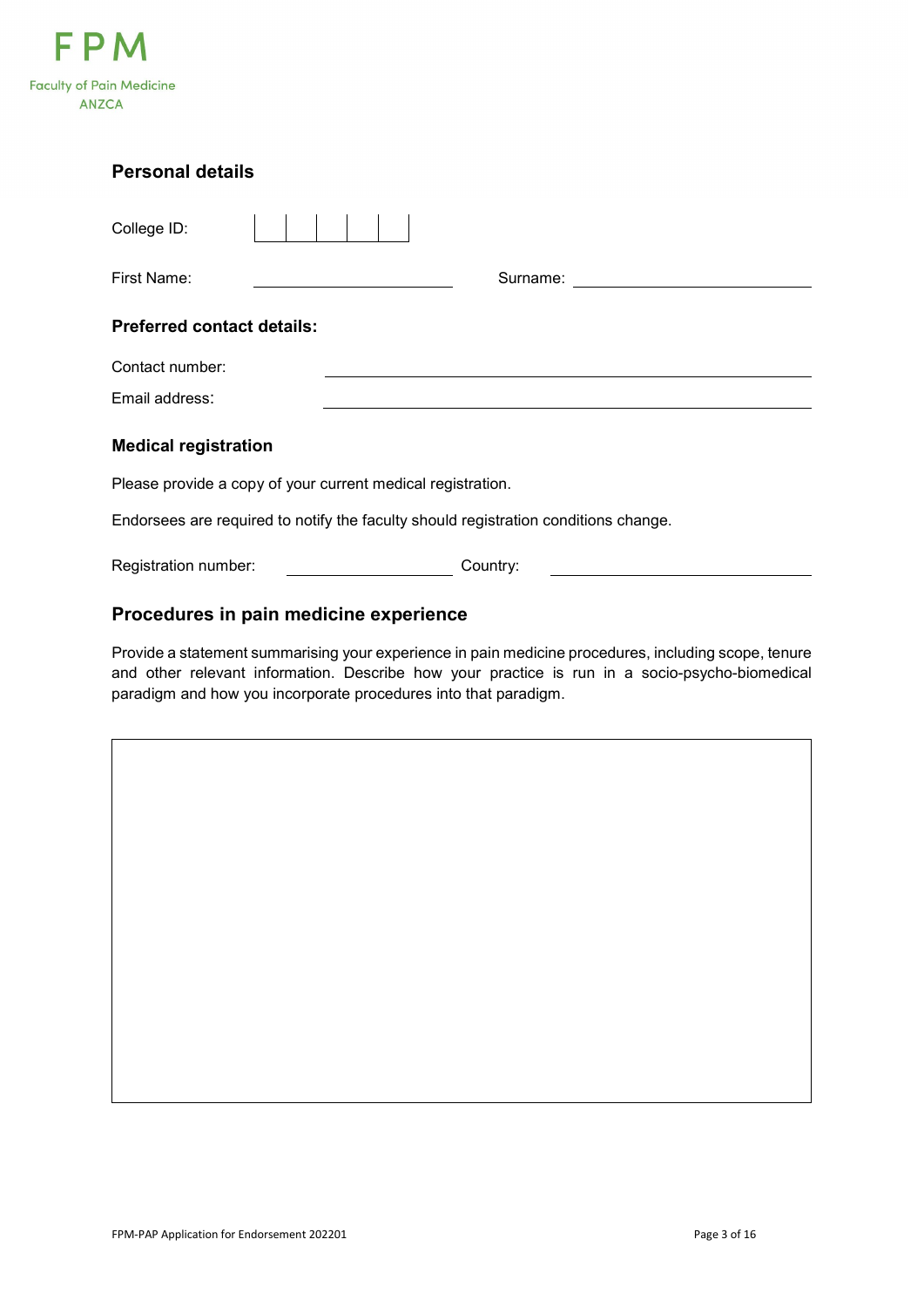

#### **Current practice**

List in the table below all sites in which you currently perform pain procedures.

**For each organisation/site** provide a supporting letter from the relevant Medical Advisory Committee (MAC), on original hospital/clinic letterhead, to confirm your current credentialing in pain medicine procedures and good clinical standing with the organisation. See suggested text in [Appendix I.](#page-13-0)

You may attach this letter to your application, or the MAC may choose to send it directly to the faculty.

**If the MAC letter is not attached to this application at the time of submission**, please provide a letter of support/credentialing/good standing from each organisation/site.

| <b>Organisation/site</b> | <b>Position</b> | <b>Since</b><br>(MM/YYYY) | FTE. | <b>MAC</b> letter | <b>Other</b><br>credentialing<br>documents |
|--------------------------|-----------------|---------------------------|------|-------------------|--------------------------------------------|
|                          |                 |                           |      | $\Box$ Attached   | $\Box$ Attached                            |
|                          |                 |                           |      | $\Box$ Requested  | $\Box$ N/A                                 |
|                          |                 |                           |      | $\Box$ Attached   | $\Box$ Attached                            |
|                          |                 |                           |      | $\Box$ Requested  | $\Box$ N/A                                 |
|                          |                 |                           |      | $\Box$ Attached   | $\Box$ Attached                            |
|                          |                 |                           |      | $\Box$ Requested  | $\Box$ N/A                                 |
|                          |                 |                           |      | $\Box$ Attached   | $\Box$ Attached                            |
|                          |                 |                           |      | Requested<br>⊔    | $\Box$ N/A                                 |

Provide a list of your multidisciplinary team in co-located practice or in your collaborative network using the template in [Appendix II.](#page-14-0) Submit the signed form with this application.

### **Nomination of procedures for endorsement and Volume of Practice (VoP)**

Identify the procedures you are seeking endorsement in, and estimate your average annual case load for these procedures, as well as the overall number of cases you managed throughout your career.

| ID             | <b>Procedure</b>                         | <b>Estimated no. of</b><br>cases per year<br>(average over the last<br>3 years) | <b>Estimated no. of</b><br>cases throughout<br>career |
|----------------|------------------------------------------|---------------------------------------------------------------------------------|-------------------------------------------------------|
| 1A             | Cervical medial branch block             |                                                                                 |                                                       |
| 1B             | Lumbar medial branch block               |                                                                                 |                                                       |
| 1 <sub>C</sub> | Lumbar transforaminal epidural injection |                                                                                 |                                                       |
| 1D             | Caudal epidural injection                |                                                                                 |                                                       |
| 1E             | Sacroiliac joint injection               |                                                                                 |                                                       |
| 2A             | Cervical sympathetic block               |                                                                                 |                                                       |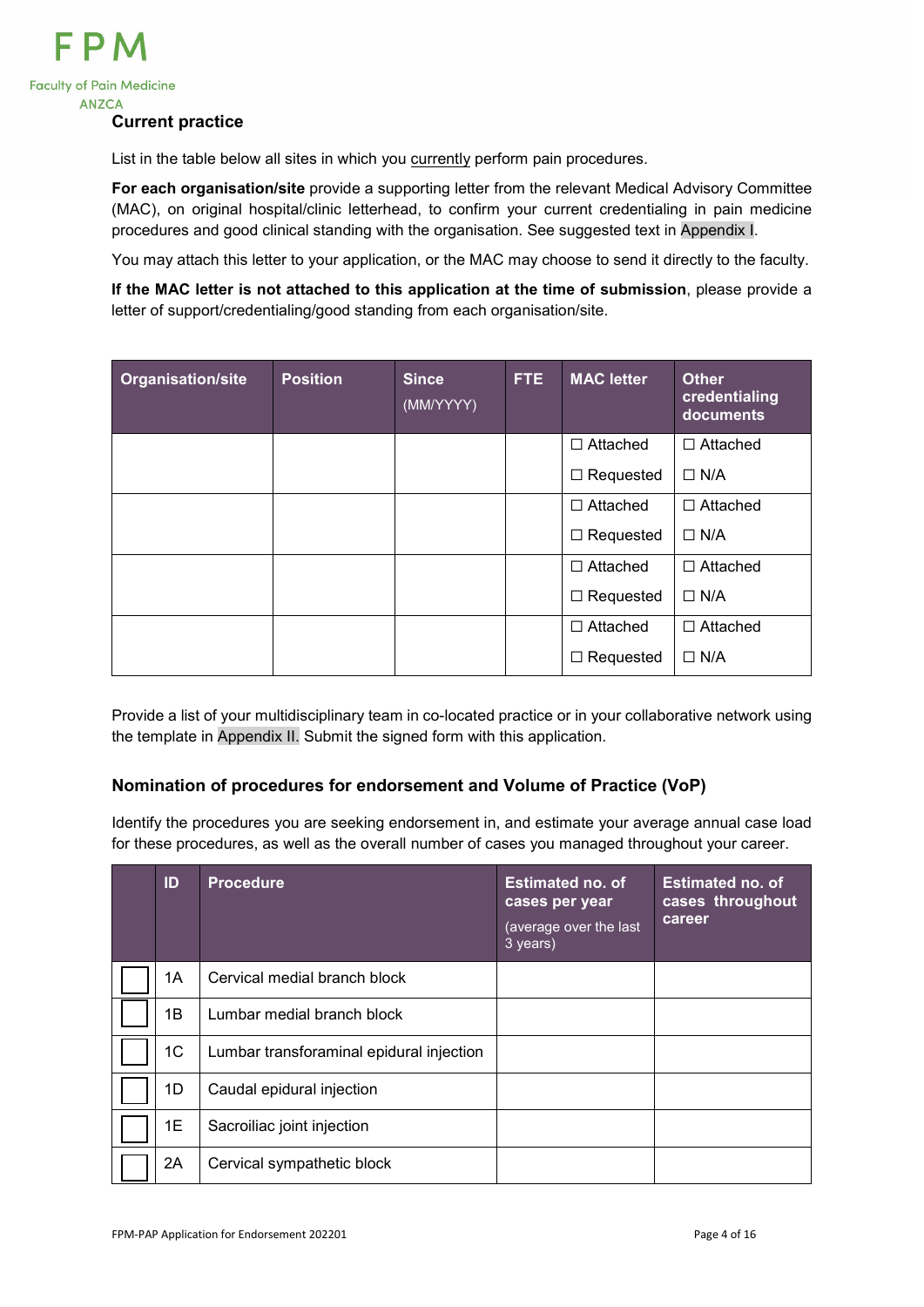|--|--|--|--|

**Faculty of Pain Medicine** 

**ANZCA** 

| ID | <b>Procedure</b>                                                                 | <b>Estimated no. of</b><br>cases per year<br>(average over the last<br>3 years) | <b>Estimated no. of</b><br>cases throughout<br>career |
|----|----------------------------------------------------------------------------------|---------------------------------------------------------------------------------|-------------------------------------------------------|
| 2B | Lumbar sympathetic block                                                         |                                                                                 |                                                       |
| 2C | Coeliac plexus block                                                             |                                                                                 |                                                       |
| 2D | Cervical medial branch radiofrequency<br>neurotomy                               |                                                                                 |                                                       |
| 2E | Suprascapular radiofrequency<br>procedures (thermal or pulsed)                   |                                                                                 |                                                       |
| 2F | Lumbar medial branch radiofrequency<br>neurotomy                                 |                                                                                 |                                                       |
| 2G | Sacroiliac joint radiofrequency<br>neurotomy                                     |                                                                                 |                                                       |
| 2H | Femoral and obturator nerve<br>radiofrequency neurotomy                          |                                                                                 |                                                       |
| 21 | Genicular nerve radiofrequency<br>neurotomy                                      |                                                                                 |                                                       |
| 2J | Dorsal root ganglion pulsed<br>radiofrequency treatment - thoracic and<br>lumbar |                                                                                 |                                                       |
| 3A | Insertion of percutaneous epidural trial<br>leads                                |                                                                                 |                                                       |
| 3B | Implantation of permanent spinal<br>neuromodulation system, non-DRG              |                                                                                 |                                                       |
| 3C | Implantation of intrathecal drug delivery<br>system                              |                                                                                 |                                                       |
| 3D | Replacement of implantable pulse<br>generator                                    |                                                                                 |                                                       |
| 3E | Revision of epidural leads                                                       |                                                                                 |                                                       |
| 3F | Implantation of dorsal root ganglion<br>(DRG) neuromodulation system             |                                                                                 |                                                       |

Provide *de-identified* evidence to support your estimated case load. There is no need to provide records for every procedure performed or case managed recently. However, documentation should be sufficient to allow assessors to gauge your typical case load and type of procedures performed. Potential documentation may include:

- Theatre lists.
- Hospital/clinic activity reports from sites where you perform procedures.
- A statement signed by the unit director/head of department/practice manager/theatre coordinator at relevant sites.

Please list attached documentation in the table below: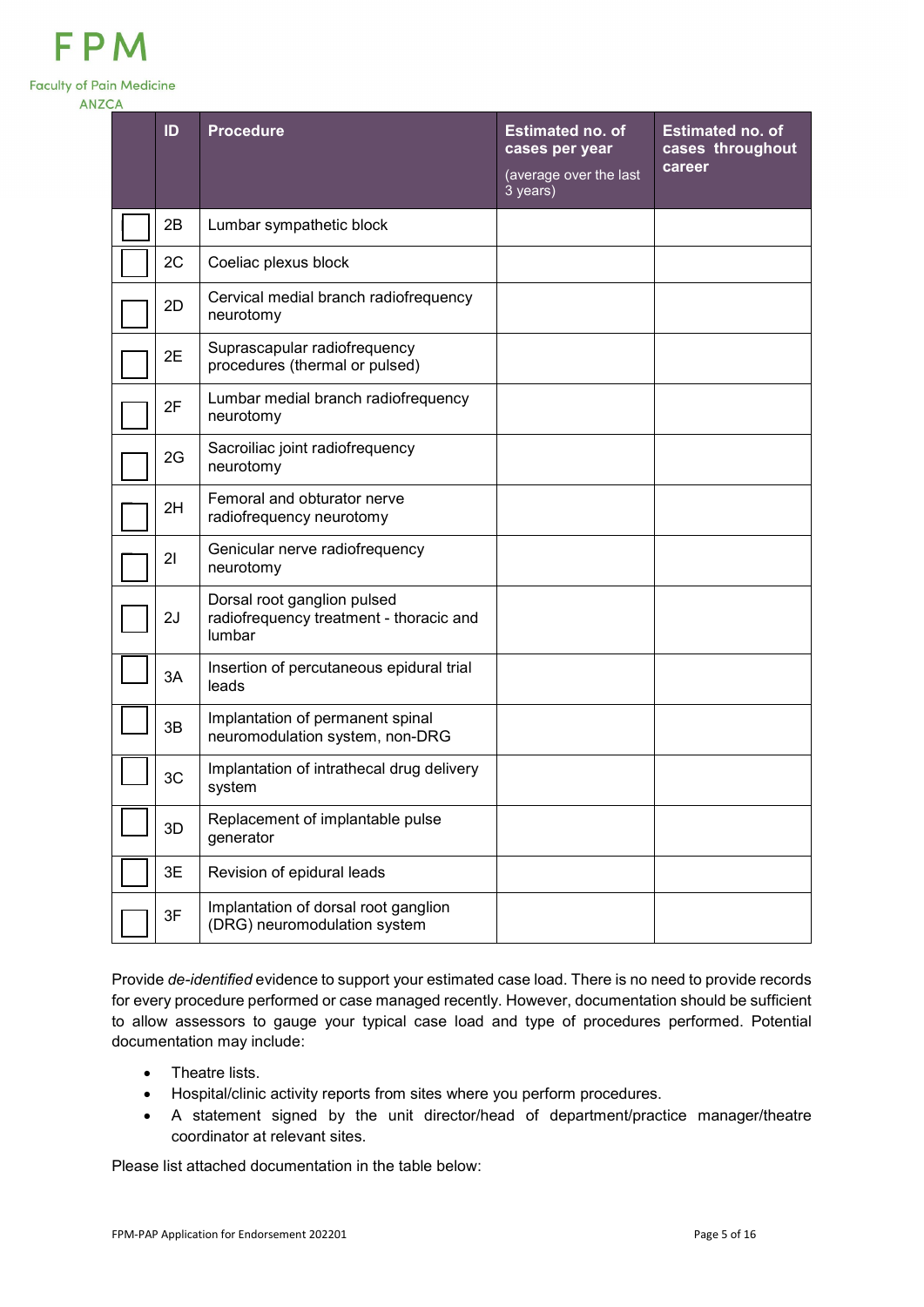| Volume of Practice supporting documentation | <b>Document number/ID</b> |
|---------------------------------------------|---------------------------|
|                                             |                           |
|                                             |                           |
|                                             |                           |
|                                             |                           |
|                                             |                           |
|                                             |                           |
|                                             |                           |
|                                             |                           |
|                                             |                           |
|                                             |                           |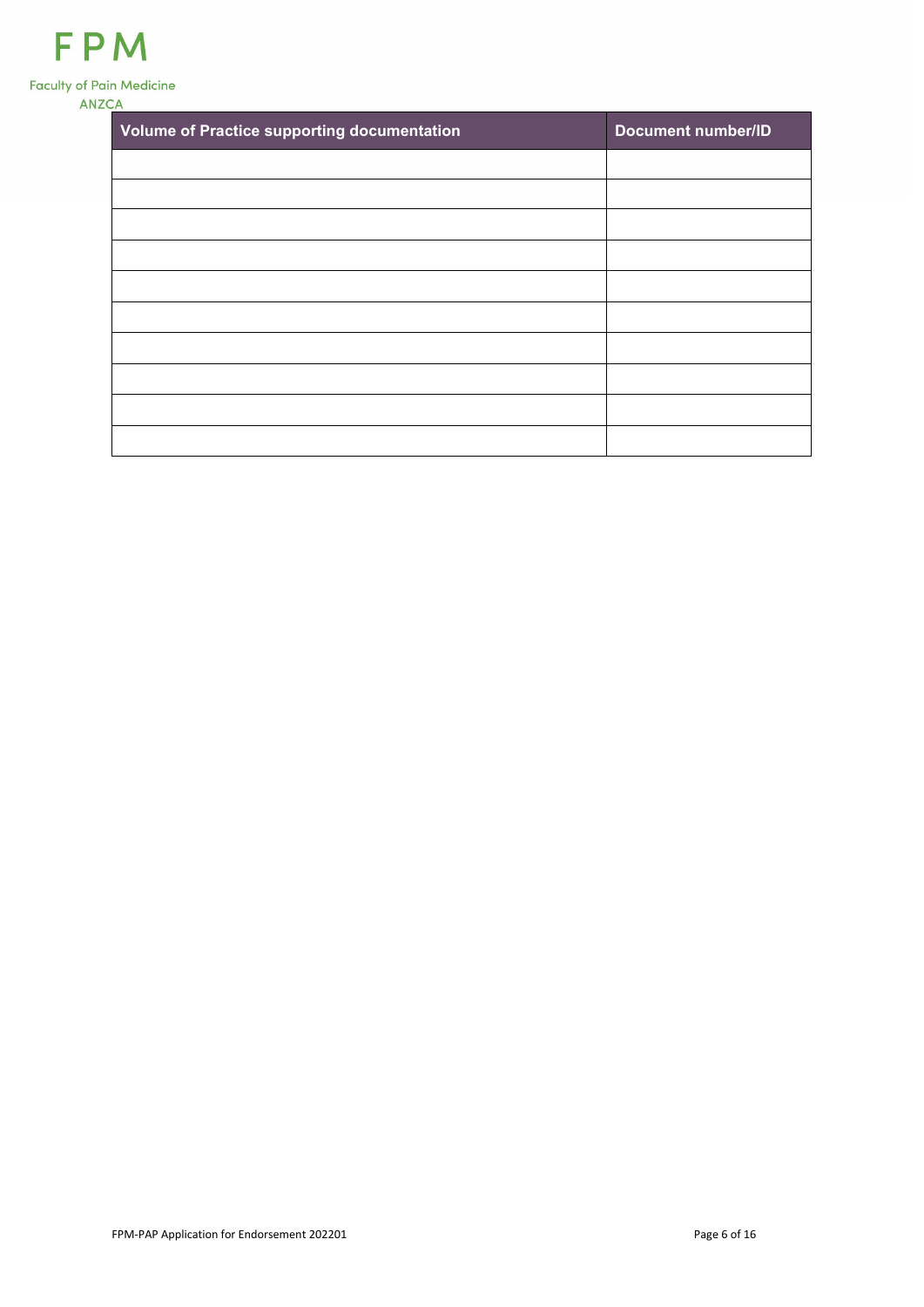

### **Adherence to the Clinical Care Standard**

Please self-rate the extent to which your current procedural practice complies with different Quality Statements of *PS11 [\(PM\): Procedures in Pain Medicine](http://fpm.anzca.edu.au/documents/fpm-procedures-in-pain-medicine-ccs-v1-0-20191003.pdf)  [Clinical Care Standard](http://fpm.anzca.edu.au/documents/fpm-procedures-in-pain-medicine-ccs-v1-0-20191003.pdf)*. If you rated yourself as anything other than 'fully compliant', please provide comments to identify the gaps in your current practice and actions you will take to improve the adherence of your practice with the Clinical Care Standard.

| PS11(PM) Quality Statement (QS)                                                                                                          | <b>Criteria</b>                                                                                           | Self-assessment              | <b>Comment</b> |
|------------------------------------------------------------------------------------------------------------------------------------------|-----------------------------------------------------------------------------------------------------------|------------------------------|----------------|
| QS1: Triage and clinical assessment                                                                                                      | All pain medicine procedures are                                                                          | $\Box$ Not at all compliant. |                |
| Patients are offered timely and comprehensive                                                                                            | considered in the context of a socio-<br>psycho-biomedical framework.                                     | $\Box$ Partially compliant.  |                |
| assessment according to their clinical need.<br>Decision-making as to the appropriateness of<br>a pain medicine procedure is based on a  |                                                                                                           | $\Box$ Fully compliant.      |                |
| socio-psycho-biomedical assessment.                                                                                                      | For each patient a comprehensive                                                                          | $\Box$ Not at all compliant. |                |
|                                                                                                                                          | assessment is made considering risks<br>and benefits to ensure the pain                                   | $\Box$ Partially compliant.  |                |
|                                                                                                                                          | procedure is appropriate and risks are<br>mitigated.                                                      | $\Box$ Fully compliant.      |                |
|                                                                                                                                          | Appropriate referral management<br>systems are in place for patients.                                     | $\Box$ Not at all compliant. |                |
|                                                                                                                                          |                                                                                                           | $\Box$ Partially compliant.  |                |
|                                                                                                                                          |                                                                                                           | $\Box$ Fully compliant.      |                |
| <b>QS2: Patient preparation</b>                                                                                                          | Information is provided to patients                                                                       | $\Box$ Not at all compliant. |                |
| Patients are provided with adequate<br>information and time to consider the benefits,<br>risks, aftercare and costs of the pain medicine | covering risks, benefits, aftercare,<br>costs, and reasonable alternatives.                               | $\Box$ Partially compliant.  |                |
|                                                                                                                                          |                                                                                                           | $\Box$ Fully compliant.      |                |
| procedure, and any alternatives, before<br>providing written informed consent to proceed.                                                | Written informed consent is obtained                                                                      | $\Box$ Not at all compliant. |                |
| Their health is optimised to mitigate risks<br>associated with the procedure and any                                                     | from the patient (or their responsible<br>decision-maker where relevant) prior to<br>each pain procedure. | $\Box$ Partially compliant.  |                |
| sedation or anaesthesia required.                                                                                                        |                                                                                                           | $\Box$ Fully compliant.      |                |

Please refer to [PS11](http://fpm.anzca.edu.au/documents/fpm-procedures-in-pain-medicine-ccs-v1-0-20191003.pdf) (PM) for a comprehensive description of each Quality Statement (QS).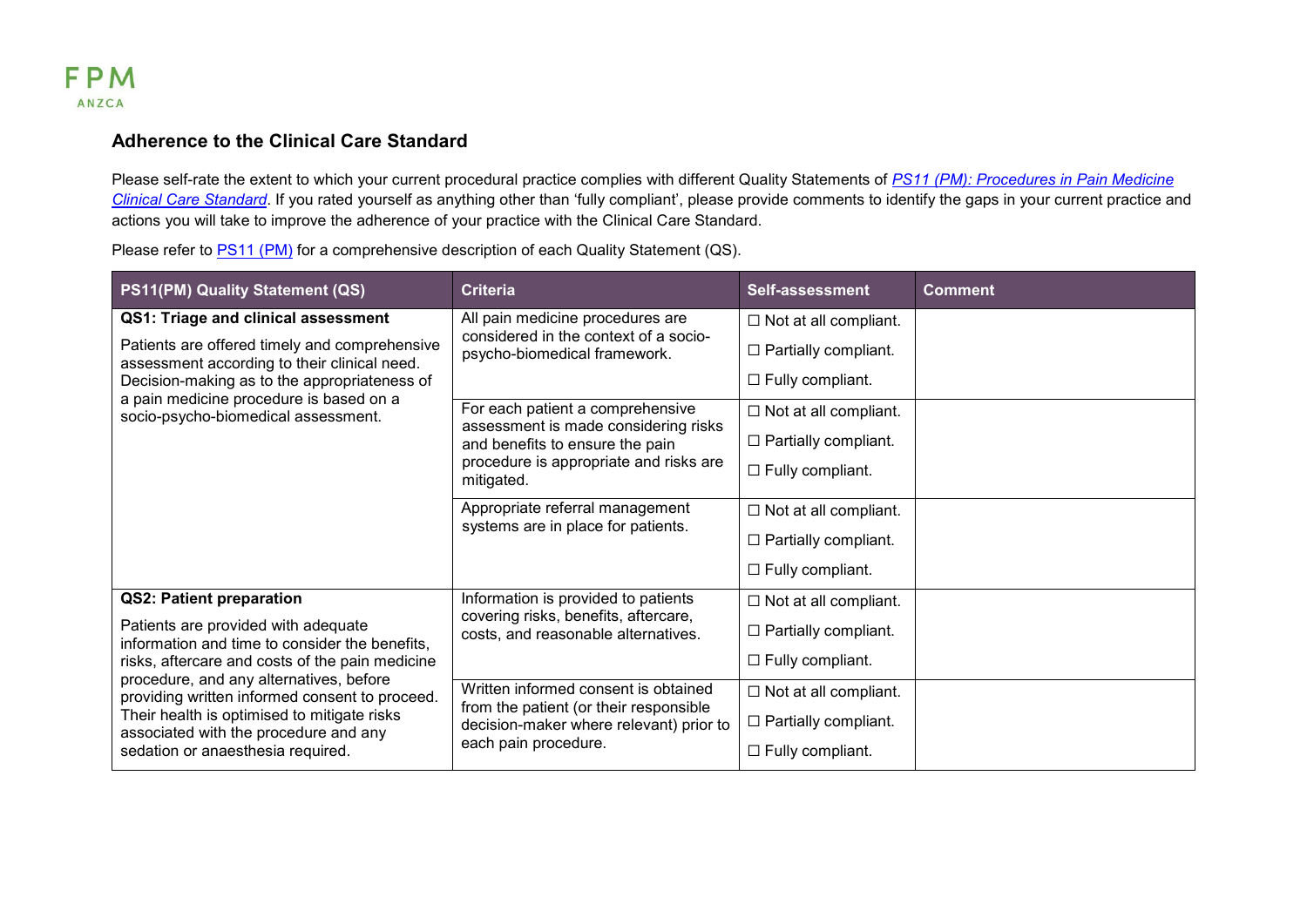| PS11(PM) Quality Statement (QS)                                                                                                                                                               | <b>Criteria</b>                                                                                                                                        | Self-assessment              | <b>Comment</b> |
|-----------------------------------------------------------------------------------------------------------------------------------------------------------------------------------------------|--------------------------------------------------------------------------------------------------------------------------------------------------------|------------------------------|----------------|
|                                                                                                                                                                                               | Pre-procedure planning is completed<br>for each procedure - including                                                                                  | $\Box$ Not at all compliant. |                |
|                                                                                                                                                                                               | modality of sedation (if applicable),                                                                                                                  | $\Box$ Partially compliant.  |                |
|                                                                                                                                                                                               | medication management, fasting (as<br>per national guidelines).                                                                                        | $\Box$ Fully compliant.      |                |
| QS3: Safe and sufficient facilities                                                                                                                                                           | Pain procedures are conducted in                                                                                                                       | $\Box$ Not at all compliant. |                |
| Patients undergo procedures in an<br>environment that combines all elements                                                                                                                   | facilities that comply with minimum<br>national regulatory standards including                                                                         | $\Box$ Partially compliant.  |                |
| necessary for safe and efficient conduct,<br>recovery, and management of adverse events.<br>Clinicians and healthcare services ensure that<br>their facilities comply with national standards | appropriate staffing, monitoring, post-<br>procedural care systems, lighting,<br>infection control, radiation safety, IT<br>and communication systems. | $\Box$ Fully compliant.      |                |
| and are accredited for the procedures                                                                                                                                                         | Facilities have appropriate equipment,                                                                                                                 | $\Box$ Not at all compliant. |                |
| performed therein.                                                                                                                                                                            | staff, staff training, and resuscitation<br>systems.                                                                                                   | $\Box$ Partially compliant.  |                |
|                                                                                                                                                                                               |                                                                                                                                                        | $\Box$ Fully compliant.      |                |
| QS4: Sedation and anaesthesia                                                                                                                                                                 | Consideration is given to the                                                                                                                          | $\Box$ Not at all compliant. |                |
| Before the procedure, the role of sedation or<br>anaesthesia is considered in the context of the                                                                                              | advantages and disadvantages of<br>using monitored sedation or                                                                                         | $\Box$ Partially compliant.  |                |
| individual patient and the planned procedure.<br>Sedation, if used, must be conducted to                                                                                                      | anaesthesia in the context of each pain<br>procedure.                                                                                                  | $\Box$ Fully compliant.      |                |
| ANZCA standards (or equivalent) and<br>administered so that the reliability of diagnostic                                                                                                     | All procedures under sedation or<br>anaesthesia are conducted in                                                                                       | $\Box$ Not at all compliant. |                |
| procedures is optimised.                                                                                                                                                                      | accordance with the relevant ANZCA                                                                                                                     | $\Box$ Partially compliant.  |                |
|                                                                                                                                                                                               | standards of clinical care.                                                                                                                            | $\Box$ Fully compliant.      |                |
| QS5: Imaging equipment and practice                                                                                                                                                           | All procedures using image guidance                                                                                                                    | $\Box$ Not at all compliant. |                |
| Patients undergo image-guided procedures in<br>an environment that combines all elements                                                                                                      | are conducted in accordance with the<br>relevant safety standards of the                                                                               | $\Box$ Partially compliant.  |                |
| necessary for safe and efficient imaging. The                                                                                                                                                 | institution and RANZCR.                                                                                                                                | $\Box$ Fully compliant.      |                |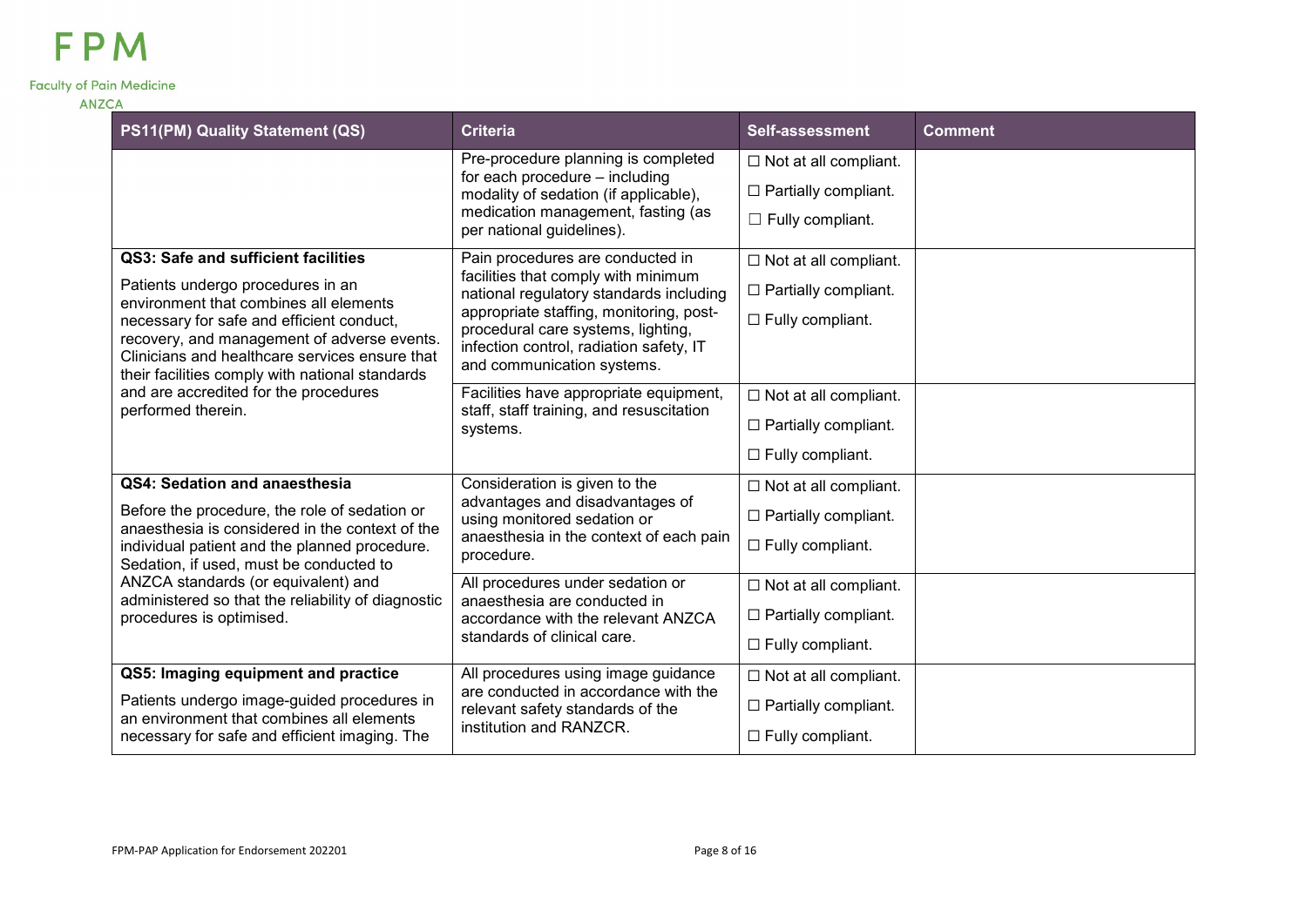| ANZCA |  |  |
|-------|--|--|
|       |  |  |

| PS11(PM) Quality Statement (QS)                                                                                                                                                                                                     | <b>Criteria</b>                                                                    | Self-assessment              | <b>Comment</b> |
|-------------------------------------------------------------------------------------------------------------------------------------------------------------------------------------------------------------------------------------|------------------------------------------------------------------------------------|------------------------------|----------------|
| facility provides necessary and safe imaging<br>equipment and licensed imaging staff.                                                                                                                                               | Proceduralists are proficient in<br>utilisation of radiology equipment and         | $\Box$ Not at all compliant. |                |
| Clinicians are trained in the appropriate and                                                                                                                                                                                       | understand and adhere to safety                                                    | $\Box$ Partially compliant.  |                |
| safe use of the equipment and interpretation of<br>the images.                                                                                                                                                                      | recommendations for themselves,<br>patients and staff.                             | $\Box$ Fully compliant.      |                |
|                                                                                                                                                                                                                                     | All necessary radiation safety<br>equipment is available, of acceptable            | $\Box$ Not at all compliant. |                |
|                                                                                                                                                                                                                                     | quality and meets safety standards.                                                | $\Box$ Partially compliant.  |                |
|                                                                                                                                                                                                                                     |                                                                                    | $\Box$ Fully compliant.      |                |
| QS6: Proceduralist                                                                                                                                                                                                                  | The proceduralist has appropriate<br>training and experience in the range of       | $\Box$ Not at all compliant. |                |
| Clinicians who perform pain medicine<br>procedures are knowledgeable, trained, and<br>certified in the procedure being performed (or<br>appropriately supervised). They are engaged<br>in continuing professional development (CPD) | procedures for which they seek<br>endorsement.                                     | $\Box$ Partially compliant.  |                |
|                                                                                                                                                                                                                                     |                                                                                    | $\Box$ Fully compliant.      |                |
|                                                                                                                                                                                                                                     | The proceduralist is actively involved in<br>continuing medical education relevant | $\Box$ Not at all compliant. |                |
| that meets the current ANZCA CPD standard.                                                                                                                                                                                          | to their procedural practice.                                                      | $\Box$ Partially compliant.  |                |
|                                                                                                                                                                                                                                     |                                                                                    | $\Box$ Fully compliant.      |                |
|                                                                                                                                                                                                                                     | The proceduralist engages in peer-<br>review and morbidity and mortality           | $\Box$ Not at all compliant. |                |
|                                                                                                                                                                                                                                     | review of their procedural practice.                                               | $\Box$ Partially compliant.  |                |
|                                                                                                                                                                                                                                     |                                                                                    | $\Box$ Fully compliant.      |                |
| QS7: Procedural performance                                                                                                                                                                                                         | Procedures are performed to a                                                      | $\Box$ Not at all compliant. |                |
| Clinicians identify and adhere to current best-<br>practice guidelines for performing the specific                                                                                                                                  | standard as determined by best<br>available evidence.                              | $\Box$ Partially compliant.  |                |
| procedure, adapting the technique to safely                                                                                                                                                                                         |                                                                                    | $\Box$ Fully compliant.      |                |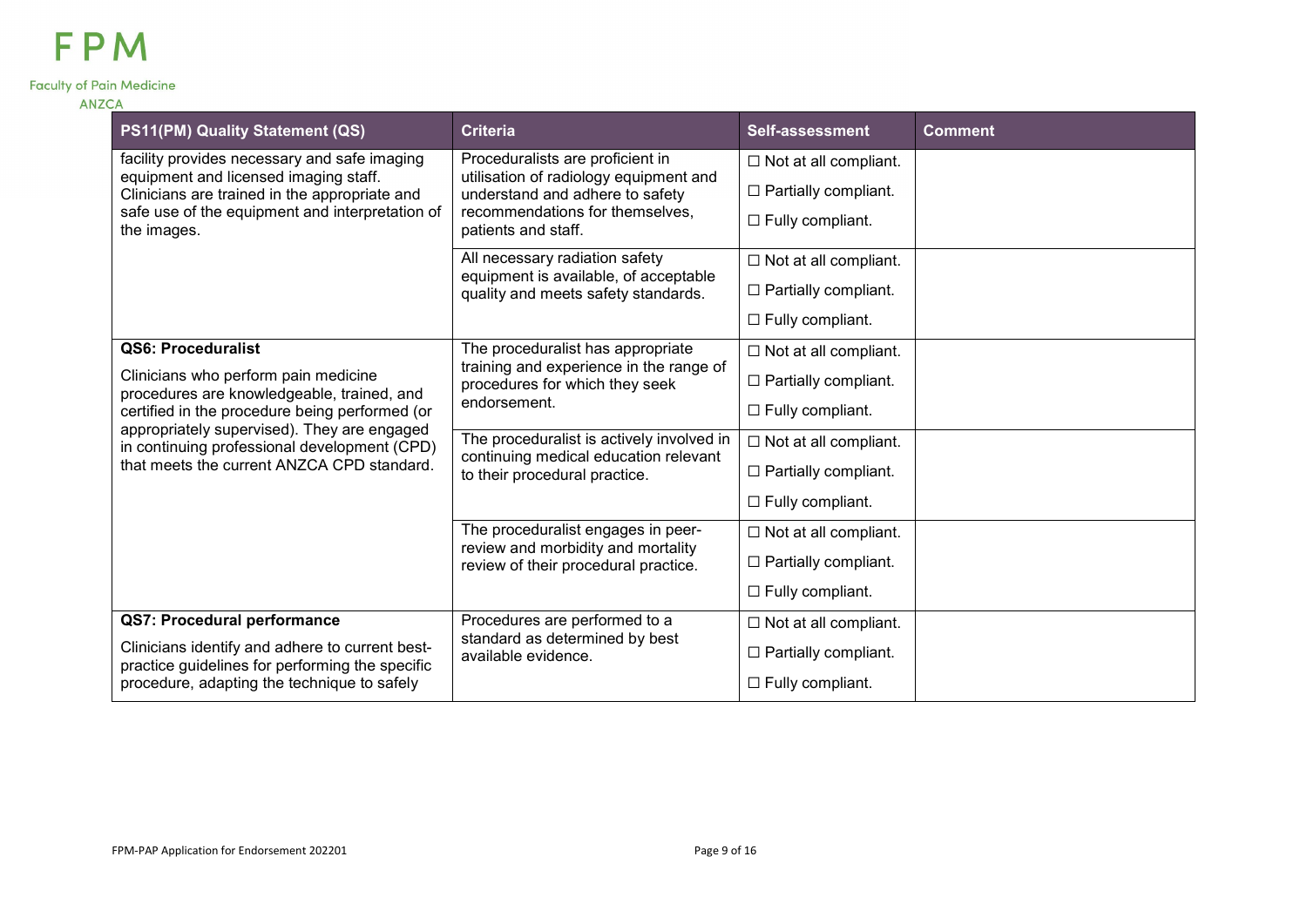| PS11(PM) Quality Statement (QS)                                                                                                                                                                                         | <b>Criteria</b>                                                                                                                                                                                                                                                                                                 | <b>Self-assessment</b>                                                                 | <b>Comment</b> |
|-------------------------------------------------------------------------------------------------------------------------------------------------------------------------------------------------------------------------|-----------------------------------------------------------------------------------------------------------------------------------------------------------------------------------------------------------------------------------------------------------------------------------------------------------------|----------------------------------------------------------------------------------------|----------------|
| accommodate anatomical variation in the<br>patient.                                                                                                                                                                     | The proceduralist can explain<br>variations of technique that are<br>acceptable in clinical practice, and can<br>explain regulatory processes for<br>exploring novel techniques or<br>technologies in human research.                                                                                           | $\Box$ Not at all compliant.<br>$\Box$ Partially compliant.<br>$\Box$ Fully compliant. |                |
|                                                                                                                                                                                                                         | If adverse events occur during the<br>procedure or recovery, patient is<br>informed of the nature of the incident,<br>its consequences, implications and<br>management.                                                                                                                                         | $\Box$ Not at all compliant.<br>$\Box$ Partially compliant.<br>$\Box$ Fully compliant. |                |
| QS8: Documentation and communication<br>Relevant, accurate, complete and timely<br>information about a patient's care is<br>documented in the healthcare record, including<br>key images acquired during the procedure. | The proceduralist can demonstrate<br>appropriate, accurate and timely<br>documentation, and timely<br>correspondence to relevant<br>stakeholders.                                                                                                                                                               | $\Box$ Not at all compliant.<br>$\Box$ Partially compliant.<br>$\Box$ Fully compliant. |                |
| Patients receive discharge instructions.<br>Relevant information is communicated with the<br>clinicians involved in care.                                                                                               | Procedure documentation accurately<br>records information including - patient<br>demographics, time, location,<br>procedure type, technique, equipment,<br>use of sedation, image guidance,<br>medication including dosage, adverse<br>events, planned follow up, discharge or<br>post procedural instructions. | $\Box$ Not at all compliant.<br>$\Box$ Partially compliant.<br>$\Box$ Fully compliant. |                |
|                                                                                                                                                                                                                         | Patients and carers are given an<br>explanation on how patient information<br>is collected, used and disclosed, and<br>the safeguards that apply.                                                                                                                                                               | $\Box$ Not at all compliant.<br>$\Box$ Partially compliant.<br>$\Box$ Fully compliant. |                |
| QS9: Outcome assessment<br>Patients who undergo diagnostic blocks have<br>real-time recording of pain intensity and<br>function throughout recovery from local                                                          | Real-time recording of symptoms<br>(pain) and function is recorded by the<br>patient following diagnostic<br>procedures.                                                                                                                                                                                        | $\Box$ Not at all compliant.<br>$\Box$ Partially compliant.<br>$\Box$ Fully compliant. |                |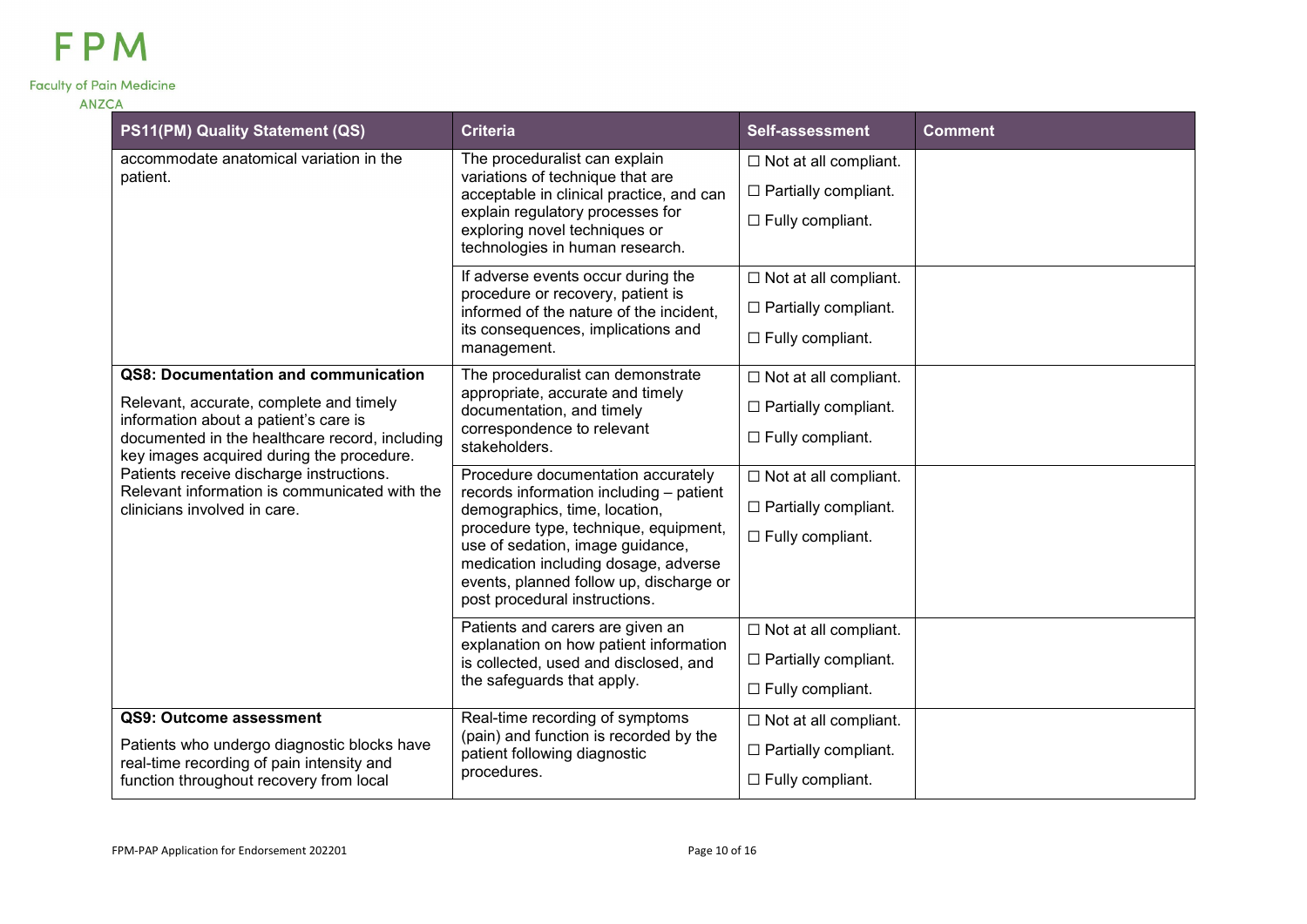| PS11(PM) Quality Statement (QS)                                                                                                                                                                                                                                                                                                                | <b>Criteria</b>                                                                                                                              | <b>Self-assessment</b>       | <b>Comment</b> |
|------------------------------------------------------------------------------------------------------------------------------------------------------------------------------------------------------------------------------------------------------------------------------------------------------------------------------------------------|----------------------------------------------------------------------------------------------------------------------------------------------|------------------------------|----------------|
| anaesthesia. Patients who undergo therapeutic                                                                                                                                                                                                                                                                                                  | Patient-reported multidimensional<br>outcome measures are completed at<br>appropriate intervals for therapeutic<br>procedures.               | $\Box$ Not at all compliant. |                |
| procedures complete patient-reported<br>multidimensional outcome measures at<br>intervals relevant to the procedure. Beneficial<br>and adverse outcomes are communicated with<br>patients and referrers.                                                                                                                                       |                                                                                                                                              | $\Box$ Partially compliant.  |                |
|                                                                                                                                                                                                                                                                                                                                                |                                                                                                                                              | $\Box$ Fully compliant.      |                |
|                                                                                                                                                                                                                                                                                                                                                | All outcomes are documented and<br>communicated to referrers and other<br>relevant stake holders.                                            | $\Box$ Not at all compliant. |                |
|                                                                                                                                                                                                                                                                                                                                                |                                                                                                                                              | $\Box$ Partially compliant.  |                |
|                                                                                                                                                                                                                                                                                                                                                |                                                                                                                                              | $\Box$ Fully compliant.      |                |
| QS10: Post-procedural care                                                                                                                                                                                                                                                                                                                     | Processes for post procedural care are<br>standardised and appropriate to<br>ensure patient safety and to rapidly<br>identify complications. | $\Box$ Not at all compliant. |                |
| Following completion of a procedure, patient<br>progress is monitored closely and any<br>complications are quickly recognised,<br>managed and followed up. If the procedure<br>has been performed by a clinician who is not<br>involved in the patient's ongoing care, a high-<br>quality handover to the treating doctor or team<br>is given. |                                                                                                                                              | $\Box$ Partially compliant.  |                |
|                                                                                                                                                                                                                                                                                                                                                |                                                                                                                                              | $\Box$ Fully compliant.      |                |
|                                                                                                                                                                                                                                                                                                                                                | Effective management systems are<br>established to manage any<br>foreseeable complications following<br>pain procedures.                     | $\Box$ Not at all compliant. |                |
|                                                                                                                                                                                                                                                                                                                                                |                                                                                                                                              | $\Box$ Partially compliant.  |                |
|                                                                                                                                                                                                                                                                                                                                                |                                                                                                                                              | $\Box$ Fully compliant.      |                |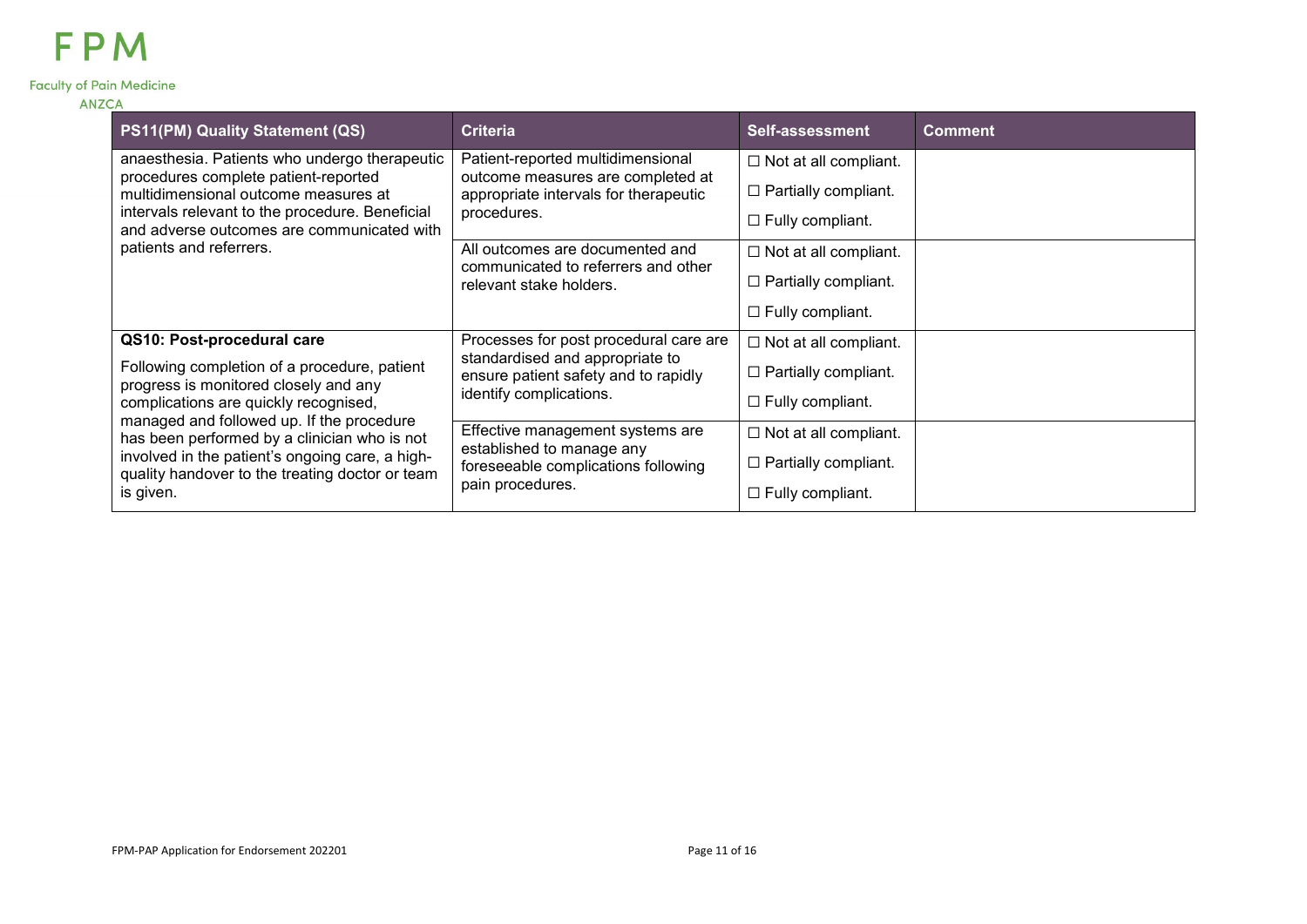### **Supporting documentation**

Please submit the following documents as relevant to your practice and continuing professional development in pain medicine procedures undertaken in the last three years. The documentation should sufficiently demonstrate your competence in all nominated procedures.

You may include additional documentation to support your application.

|          | <b>Supporting documentation</b><br>(* required)                                                                                                                                                                          | Document no.<br>(ID) | <b>Submitted with this</b><br>application? |
|----------|--------------------------------------------------------------------------------------------------------------------------------------------------------------------------------------------------------------------------|----------------------|--------------------------------------------|
| $^\star$ | Up-to-date CV, including publications.                                                                                                                                                                                   |                      | $\Box$ Yes                                 |
| $\star$  | Detailed written references from at least two<br>FPM fellows with minimum 3 years pain<br>procedure experience to support your<br>application for endorsement.                                                           |                      | $\square$ Yes                              |
| $\star$  | Medical indemnity certificate (covering pain<br>procedures).                                                                                                                                                             |                      | $\Box$ Yes                                 |
| $\star$  | Latest CPD certificate.                                                                                                                                                                                                  |                      | $\square$ Yes                              |
| $\star$  | Evidence of at least one clinical audit<br>related to your pain medicine procedural<br>practice, including articulation of audit<br>criteria and the system used for auditing.                                           |                      | $\Box$ Yes                                 |
| $\star$  | Procedures-related CPD activities, such as:<br>Certificates of attendance in conferences<br>$\bullet$<br>and workshops.<br>Peer review report.<br>٠<br>Multi-source feedback.<br>$\bullet$<br>Patient experience survey. |                      | $\Box$ Yes                                 |
| $\star$  | Radiation safety training and certification.                                                                                                                                                                             |                      | $\square$ Yes                              |
|          | Membership/affiliation certificates with<br>professional groups and/or academic<br>institutions other than FPM.                                                                                                          |                      | $\Box$ Yes $\Box$ No $\Box$ N/A            |
|          | Patient-reported outcome audit report.                                                                                                                                                                                   |                      | $\Box$ Yes $\Box$ No $\Box$ N/A            |
|          | [Additional documents as applicable]                                                                                                                                                                                     |                      | $\Box$ Yes $\Box$ No $\Box$ N/A            |
|          |                                                                                                                                                                                                                          |                      | $\Box$ Yes $\Box$ No $\Box$ N/A            |
|          |                                                                                                                                                                                                                          |                      | $\Box$ Yes $\Box$ No $\Box$ N/A            |
|          |                                                                                                                                                                                                                          |                      | $\Box$ Yes $\Box$ No $\Box$ N/A            |
|          |                                                                                                                                                                                                                          |                      | $\Box$ Yes $\Box$ No $\Box$ N/A            |
|          |                                                                                                                                                                                                                          |                      | $\Box$ Yes $\Box$ No $\Box$ N/A            |
|          |                                                                                                                                                                                                                          |                      | $\Box$ Yes $\Box$ No $\Box$ N/A            |
|          |                                                                                                                                                                                                                          |                      | $\Box$ Yes $\Box$ No $\Box$ N/A            |
|          |                                                                                                                                                                                                                          |                      | $\Box$ Yes $\Box$ No $\Box$ N/A            |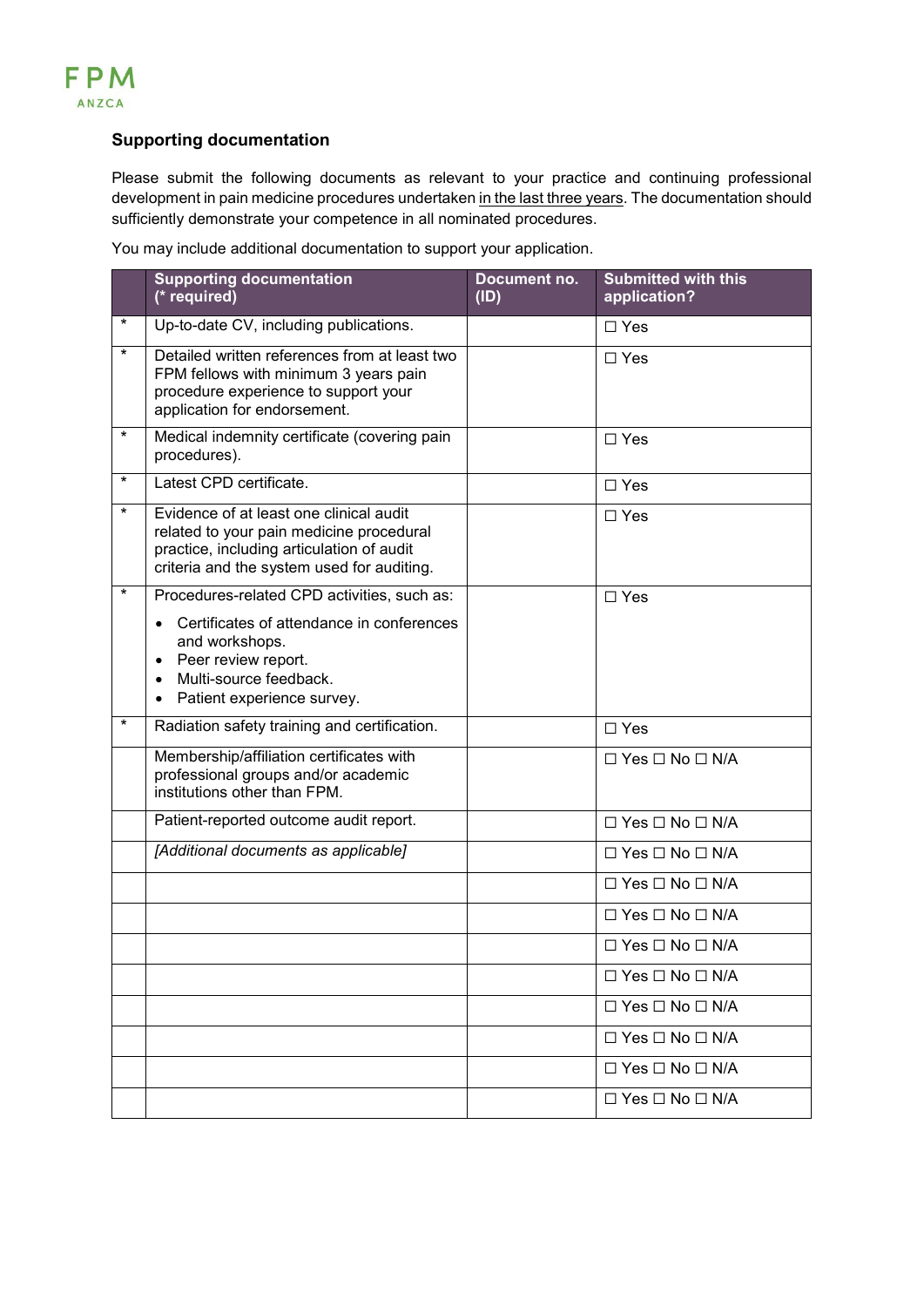

| <b>Faculty of Pain Medicine</b><br><b>ANZCA</b> |                                             |                                                                         |                                                                                             |
|-------------------------------------------------|---------------------------------------------|-------------------------------------------------------------------------|---------------------------------------------------------------------------------------------|
|                                                 | <b>Declaration and payment</b>              |                                                                         |                                                                                             |
|                                                 |                                             |                                                                         | I declare that the statements made in this application are true and accurate.               |
|                                                 |                                             | believe I comply with the standard and will continue to comply with it. | I have read and understood PS11 (PM): Procedures in Pain Medicine Clinical Care Standard. I |
|                                                 |                                             |                                                                         |                                                                                             |
|                                                 |                                             |                                                                         | Endorsees need to pay an application fee at the time of submitting this application.        |
|                                                 |                                             | The Practice Assessment Pathway application fee is non-refundable.      |                                                                                             |
|                                                 |                                             |                                                                         | 2022 FPM PEP Practice Assessment Pathway Fee                                                |
|                                                 | \$A 2090 (inc. GST)<br>\$NZ 2275 (inc. GST) |                                                                         |                                                                                             |
|                                                 | negotiable')<br><b>Credit card</b>          | Payment methods for the application fee                                 | Cheque. Bank draft or money order attached (payable to ANZCA and crossed 'not               |
|                                                 | Visa                                        | MasterCard                                                              |                                                                                             |
| Amount                                          |                                             |                                                                         |                                                                                             |
|                                                 | Credit card number                          |                                                                         |                                                                                             |
|                                                 | Expiry date                                 |                                                                         |                                                                                             |
|                                                 | Name on card                                |                                                                         |                                                                                             |

Cardholder's signature \_\_\_\_\_\_\_\_\_\_\_\_\_\_\_\_\_\_\_\_\_\_\_\_\_\_\_\_\_\_\_\_\_\_\_\_\_\_\_\_\_\_\_\_\_\_\_\_\_\_\_\_\_\_\_\_\_\_\_\_\_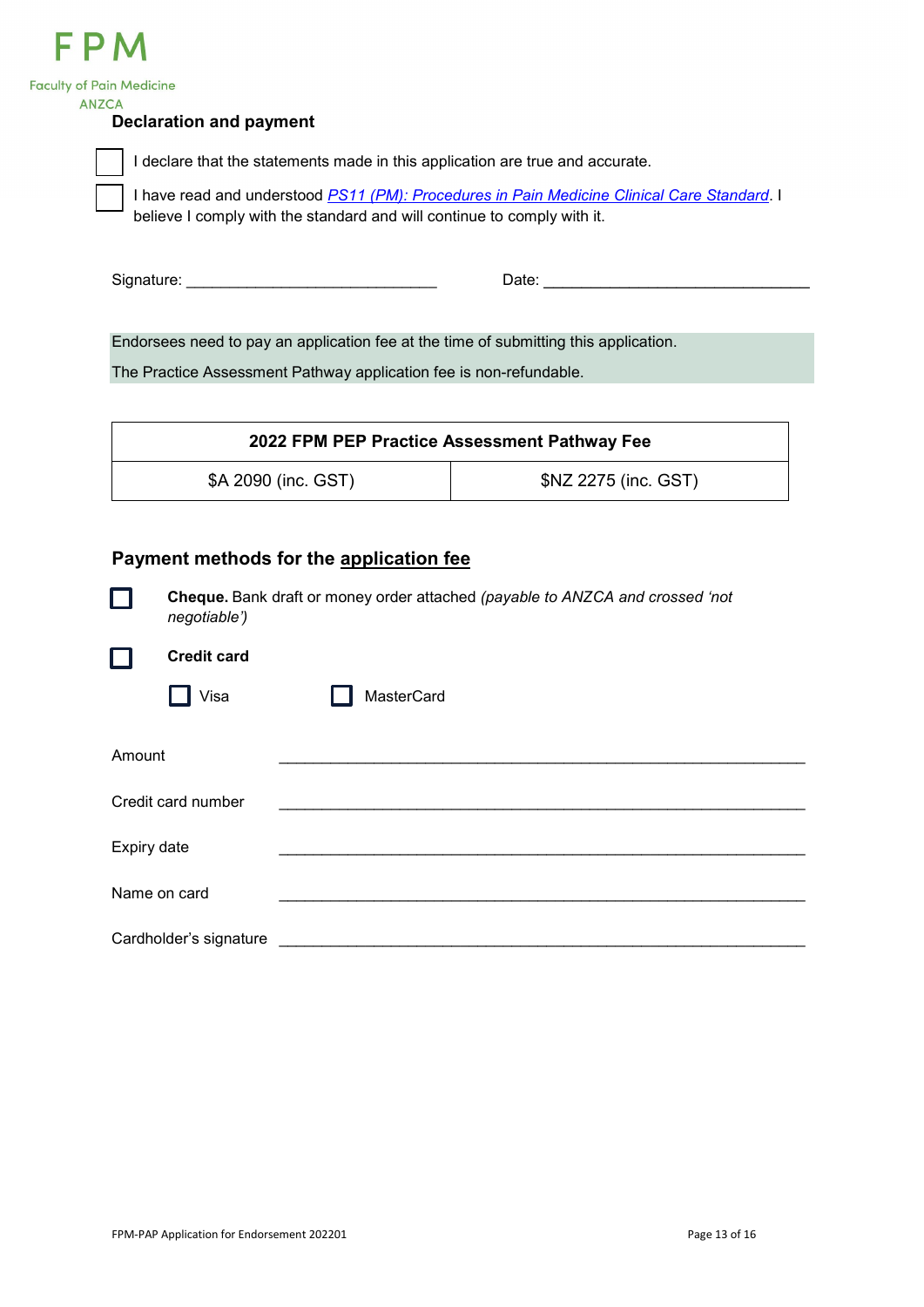

## <span id="page-13-0"></span>**Appendix I: Suggested text for MAC letter**

*Use this text on a formal hospital/clinic letter head. Have a representative of the Medical Advisory Committee sign it and return to you for submission with this application, or send directly to the faculty.*

| To: | The Faculty of Pain Medicine                       |
|-----|----------------------------------------------------|
|     | Australia and New Zealand College of Anaesthetists |

From: Medical Advisory Committee [*Organisation/site*]

Re: [*practitioner's name*]

The above practitioner has worked in our organisation since [*DD/MM/YYYY*] as a specialist pain medicine physician, providing patient care including performance of pain medicine procedures.

(Please tick as applicable)



We confirm that the practitioner's practice meets our organisation's expected standards of care, and that there are no concerns in regards to their knowledge, skill, judgement, or conduct that require faculty intervention.



We are aware of issues with the practitioner's practice or credentialing, and request the faculty contacts us to discuss further.

Organisation contact name: Position: Contact number: Email:

Signed on behalf of the Medical Advisory Council of [*organisation*]:

| Name:     | Position: |  |
|-----------|-----------|--|
| Signature | Date      |  |

Please return this signed letter to the practitioner for submission to the faculty, or send it directly via email or post to:

Faculty of Pain Medicine ANZCA House 630 St Kilda Road Melbourne Vic 3004

Email [fpm@anzca.edu.au](mailto:fpm@anzca.edu.au)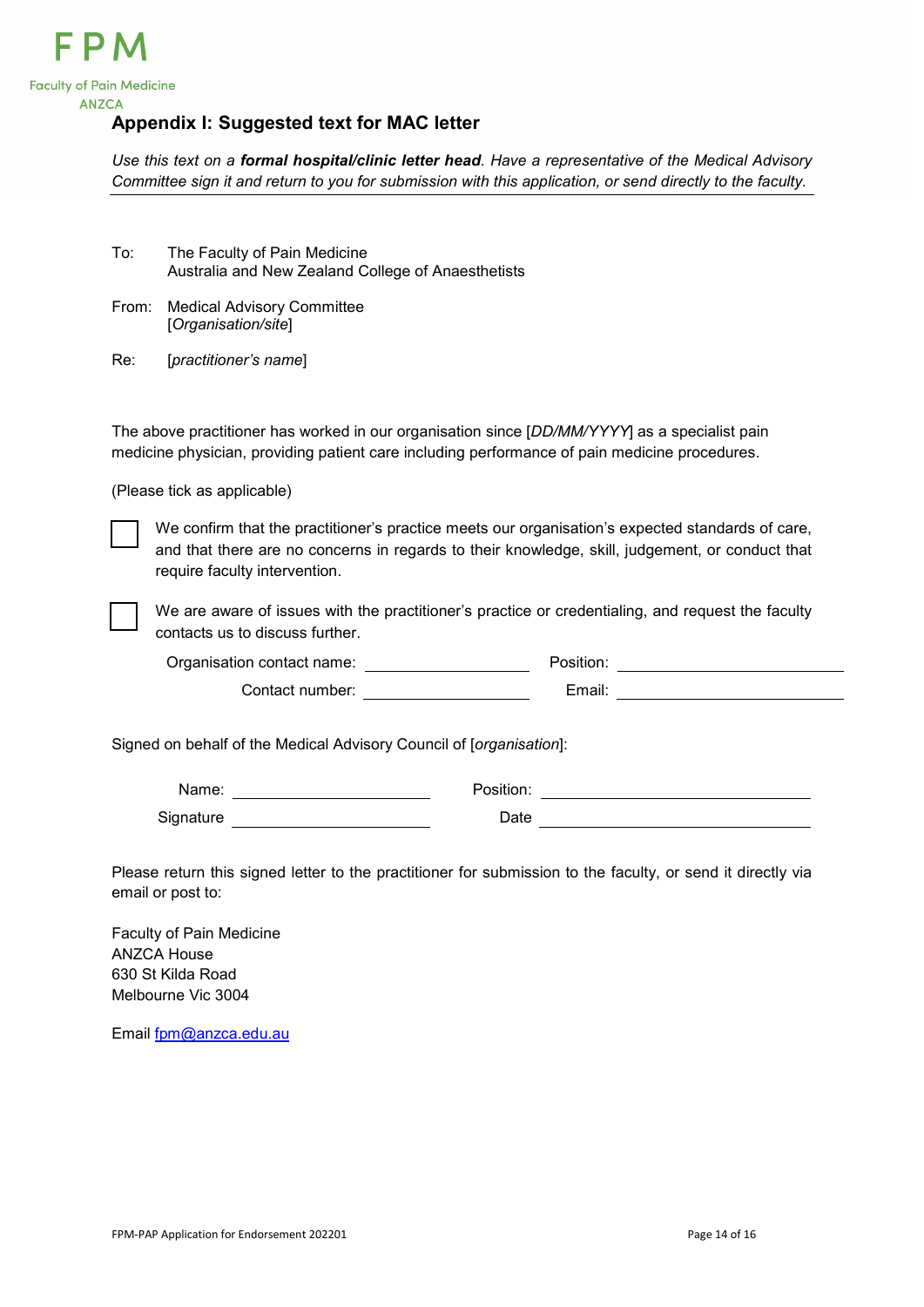

## <span id="page-14-0"></span>**Appendix II: Multidisciplinary practice**

*Complete the details below, and have members of your co-located multidisciplinary team and/or your collaborative/referral network sign it. Submit the signed document with your application.*

Practitioner's name: Organisation/unit:

I am a member of the practitioner's multidisciplinary team or collaborative network, and I confirm that we work together to provide safe, high-quality pain medicine patient care.

| <b>Name</b> | <b>Position</b> | <b>Signature</b> | <b>Date</b> |
|-------------|-----------------|------------------|-------------|
|             |                 |                  |             |
|             |                 |                  |             |
|             |                 |                  |             |
|             |                 |                  |             |
|             |                 |                  |             |
|             |                 |                  |             |
|             |                 |                  |             |
|             |                 |                  |             |
|             |                 |                  |             |
|             |                 |                  |             |
|             |                 |                  |             |
|             |                 |                  |             |
|             |                 |                  |             |
|             |                 |                  |             |
|             |                 |                  |             |